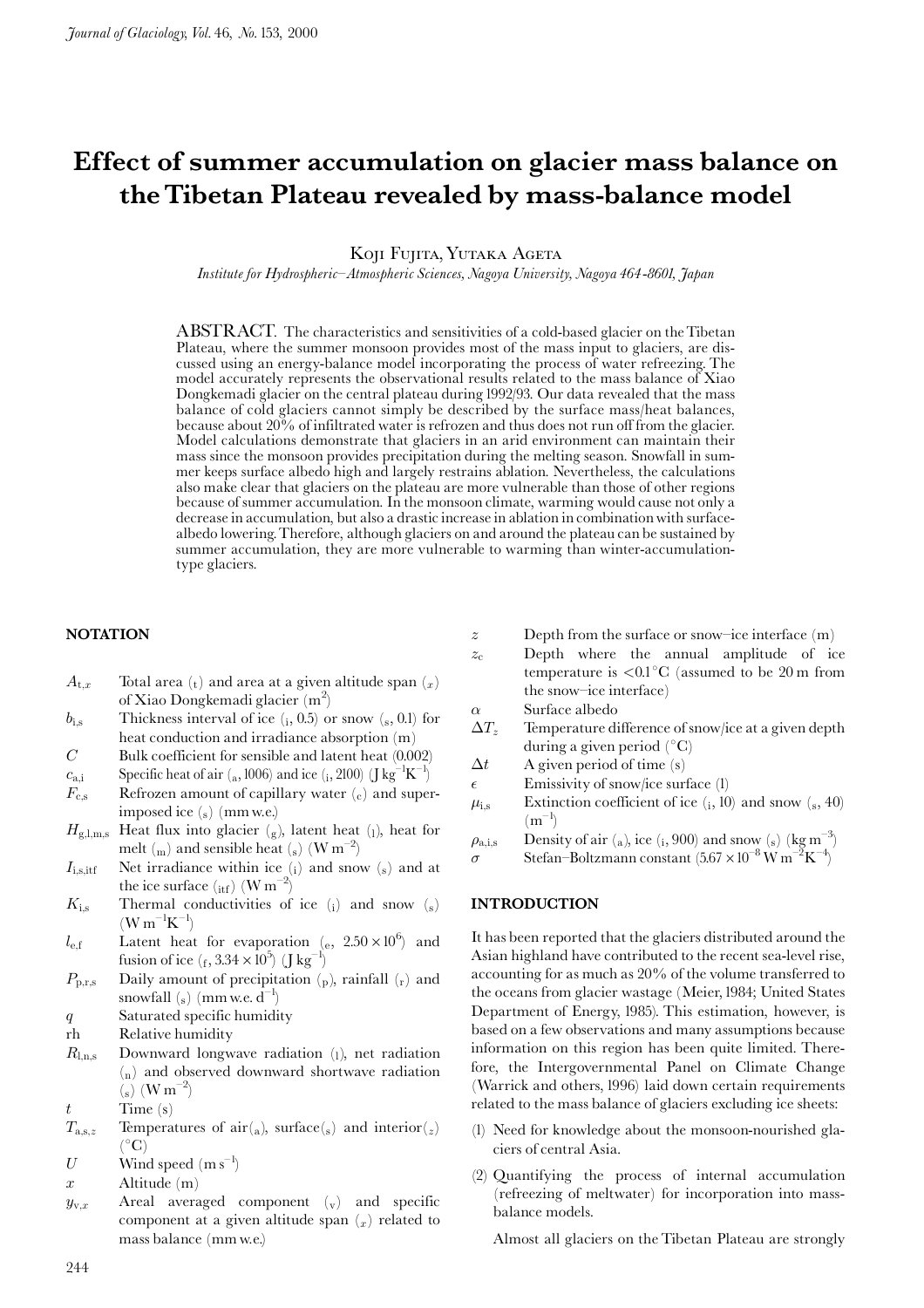affected by monsoons, and they undergo simultaneous accumulation and ablation in the summer. Glaciers on the plateau were categorized into two types (Shi and Li, 1981; Huang, 1990): the continental type, with little precipitation and low temperature; and the maritime type, with high monsoon precipitation and temperate internally. The continental-type glaciers are distributed widely from the central region to the northwestern semi-arid region, while the maritime-type glaciers are limited to the southeastern humid region.

Fujita and others (1996) observed the role of superimposed ice in the mass balance of a continental-type glacier on the central Tibetan Plateau. They pointed out that the formation of superimposed ice at the snow-ice interface (ice surface) prevented mass loss in the accumulation zone during the melting season. A few cases of shrinkage of glacier volume in the Himalaya have been evaluated (Fujita and others, 1997, 1998; Kadota and others, 1997). Fujita and others (1997) pointed out that the glaciers in the Himalaya, which were under the monsoon climate, have shrunk more rapidly than those in other regions of the world. However, there have been few evaluations of glacier mass balance using a numerical energy-balance model on the plateau, although several observations have been made with respect to glacier mass balance (e.g. Ageta and others, 1989, 1991; Pu and Yao, 1994). Therefore, it is important to understand the mass balance of the continental-type glacier under the monsoon climate and its response to climate change.

In order to evaluate the effects of the monsoon climate and refreezing process on the glacier mass balance on the plateau, an energy-balance model including the refreezing process is constructed in this study. The present study focuses on Xiao ("small" in Chinese) Dongkemadi glacier in the middle of the Tanggula mountains  $(33^\circ \text{ N}, 92^\circ \text{ E})$ , central Tibetan Plateau (see Fig. 1). The terminus and highest altitudes are 5380 and 5926 m a.s.l., respectively, and the area of the glacier is 1.77  $km^2$ . The glacier surface faces south to southwest with a gentle slope (Fig. 2).

#### **MASS-BALANCE MODEL**

The energy-balance model consists of heat balance including heat conduction into the glacier, and mass balance including refreezing of water in the snow layer in a vertical dimension. A schematic flow chart of the model is shown in Figure 3. Changes in the surface level derived from accumulation, surface melting, evaporation and snow densification, and the ice



Fig. 1. Location map of study area. TG, Tanggula mountain area including Xiao Dongkemadi glacier.



Fig. 2. Location map of mass-balance stakes (open squares) and the sites where ice temperature and albedo were measured (solid squares) on Xiao Dongkemadi glacier. Meteorological station was located at 5600 m a.s.l. (solid square).

level derived from the formation of superimposed ice are taken into account in order to evaluate surface conditions such as albedo. Input variables for the model are the daily mean values of solar radiation, air temperature, relative humidity and wind speed, and daily precipitation.

#### Surface heat balance

The basic equation of heat balance at the surface is described as:

$$
H_{\rm m} = R_{\rm n} + H_{\rm s} + H_1 + H_{\rm g}.\tag{1}
$$



Fig. 3. Schematic structure of energy-balance model.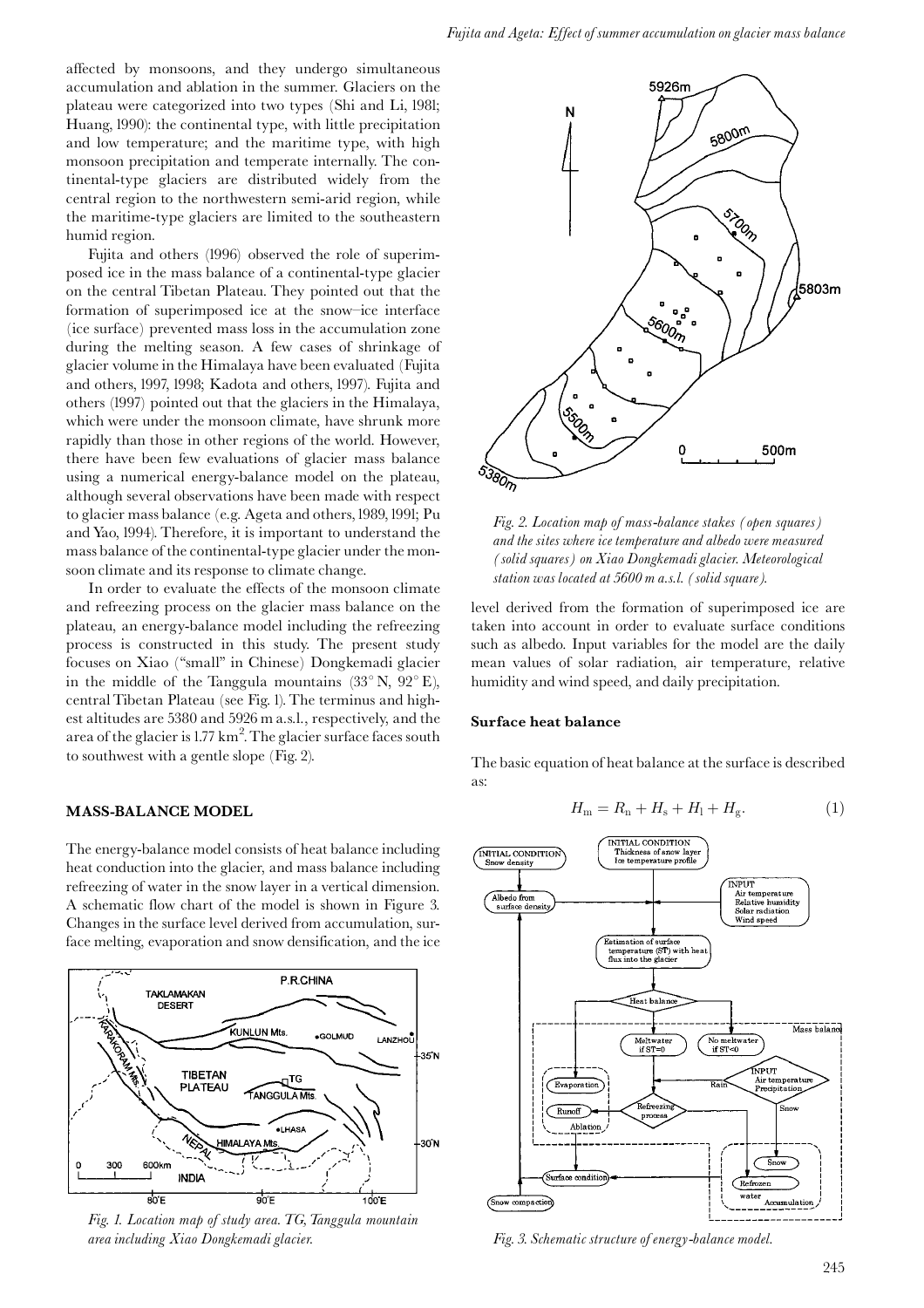#### Fournal of Glaciology

All components are positive when fluxes are directed towards the surface. Net radiation consists of short- and longwave radiations as:

$$
R_{\rm n} = (1 - \alpha)R_{\rm s} + \epsilon R_{\rm l} - \epsilon \sigma (T_{\rm s} + 273.2)^4. \tag{2}
$$

Turbulent sensible- and latent-heat fluxes are calculated by the bulk method:

$$
H_{\rm s} = c_{\rm a} \rho_{\rm a} CU (T_{\rm a} - T_{\rm s}) \tag{3}
$$

and

$$
H_1 = l_e \rho_a C U[\text{rhq}(T_a) - q(T_s)]. \tag{4}
$$

The surface temperature is calculated from Equations  $(1-4)$ as:

$$
T_{\rm s} =
$$

$$
\frac{(1-\alpha)R_s + \epsilon R_l - \epsilon \sigma (T_a + 273.2)^4 - l_e \rho_a C U (1-\text{rh}) q (T_a) + H_g}{4\epsilon \sigma (T_a + 273.2)^3 + \left(\frac{\text{d}q}{\text{d}T_a} l_e + c_a\right) \rho_a C U} + T_a.
$$
\n(5)

Here we assume that heat for melt is zero, and the following approximations are used:

$$
T_s \approx T_a,
$$
  
\n $(T_s + 273.2)^4 \approx (T_a + 273.2)^4 + 4(T_a + 273.2)^3 (T_s - T_a)$   
\nand

$$
q(T_{\rm s}) \cong q(T_{\rm a}) + \frac{\mathrm{d}q}{\mathrm{d}T_{\rm a}}(T_{\rm s} - T_{\rm a}).
$$

When the positive surface temperature is calculated in Equation (5), it is assumed to be zero. The following iterative calculations are performed until the difference between surface temperatures becomes  $< 0.1$ °C:

- (1) surface temperature is obtained assuming no heat transfer into the glacier (Equation  $(5)$ );
- (2) the heat transfer into the glacier is calculated using the calculated surface temperature (see next subsection);
- (3) the new surface temperature is obtained using the calculated heat flux into the glacier (Equation (5)).

Saturated specific humidity and its gradient are calculated as functions of air temperature by using the empirical equations presented by Kondo (1994).

Downward longwave radiation is estimated from the dew-point temperature at the surface and a coefficient related to the sunshine ratio based on empirical equations (Kondo, 1994). The dew-point temperature at the surface is obtained from relative humidity and saturated vapor pressure, which is derived from air temperature. A coefficient relating to the sunshine ratio is calculated from the downward shortwave radiation under a cloudless sky, which is calculated theoretically from the latitude, the Julian date and the observed downward shortwave radiation.

Surface albedo has to be evaluated according to the surface condition because that condition varies with altitude, time and climate change. Yamazaki and others (1993) estimated surface albedo from surface snow density considering the multiple reflection in a surface snow layer and assuming that the surface snow layer consists of an ice plate and an air layer in the vertical dimension. The thickness of the ice plate is empirically calculated from surface snow density. Therefore, it is necessary to consider the densification of snow for the calculation of surface albedo.

Motoyama (1990) presented a model of snow densification due to viscous compression. A compactive viscosity factor is estimated by an empirical formula with respect to snow density. The strain-rate-stress relation for a layer is calculated when the density of a snow layer at a given depth and the overburden load on that layer are given. The minimum albedo of bare ice is fixed at 0.48 based on the observed data (Seko and others, 1994). The effect of dust condensation on the surface due to ablation is not taken into account in this model.

It is assumed that solar radiation, wind speed, relative humidity and the amount of precipitation are independent of altitude. Topographical effects are not taken into account since the glacier and the surrounding mountains have gentle slope.

#### Heat transfer into glacier

The heat transfer into the glacier should be calculated for an estimation of the surface temperature and water refreezing. Heat conduction within the snow layer is calculated using a temperature profile within the snow and the absorption of irradiance as:

$$
\rho_{\rm s} c_{\rm i} \frac{\partial T_z}{\partial t} = K_{\rm s} \frac{\partial^2 T_z}{\partial z^2} + \frac{\partial I_{\rm s}}{\partial z}
$$

and

$$
K_{\rm s} = 0.029(1 + 10^{-4} \rho_{\rm s}^2). \tag{6}
$$

The thermal conductivity of snow is obtained as a function of snow density (Mellor, 1977). The net irradiance (difference between downward and upward irradiance) within the snow at a given depth from the surface is calculated by assuming an exponential decrease in radiation as:

$$
I_{\rm s}=(1-\alpha)R_{\rm s}\exp(-\mu_{\rm s}z).
$$

It is assumed that the extinction coefficient of snow is constant and independent of snow density, grain-size, wavelength and so on. The value used  $(40 \text{ m}^{-1})$  is from Fukami and others (1985). Calculations with smaller values of the extinction coefficient did not significantly affect the mass balance. When the snow layer is wet, on the other hand, the heat transfer within is zero and the absorbed irradiance causes an internal melt.

Heat conduction in glacier ice is basically described as in the equations for snow as:

$$
\rho_{\rm i}c_{\rm i}\frac{\partial T_z}{\partial t} = K_{\rm i}\frac{\partial^2 T_z}{\partial z^2} + \frac{\partial I_{\rm i}}{\partial z},
$$

$$
K_{\rm i} = \frac{488.2}{273.2 + T_z} + 0.47
$$

and

$$
I_{\rm i} = I_{\rm itf} \exp(-\mu_{\rm i} z). \tag{7}
$$

The thermal conductivity of ice is obtained as a function of ice temperature (Hobbs, 1974). It is assumed that the extinction coefficient of ice is constant and independent of wavelength. The value  $(10 \text{ m}^{-1})$  is taken from Hobbs (1974). The net irradiance at the ice surface  $(I_{\text{it}})$ , however, is neglected when the snow thickness is >0.2 m since  $I_{\text{it}}$  becomes 0.03% of the absorbed solar radiation at a depth of 0.2 m from the surface.

If there is no water in snow, the temperature profile in a glacier is calculated with Equations (6) and (7), and the heat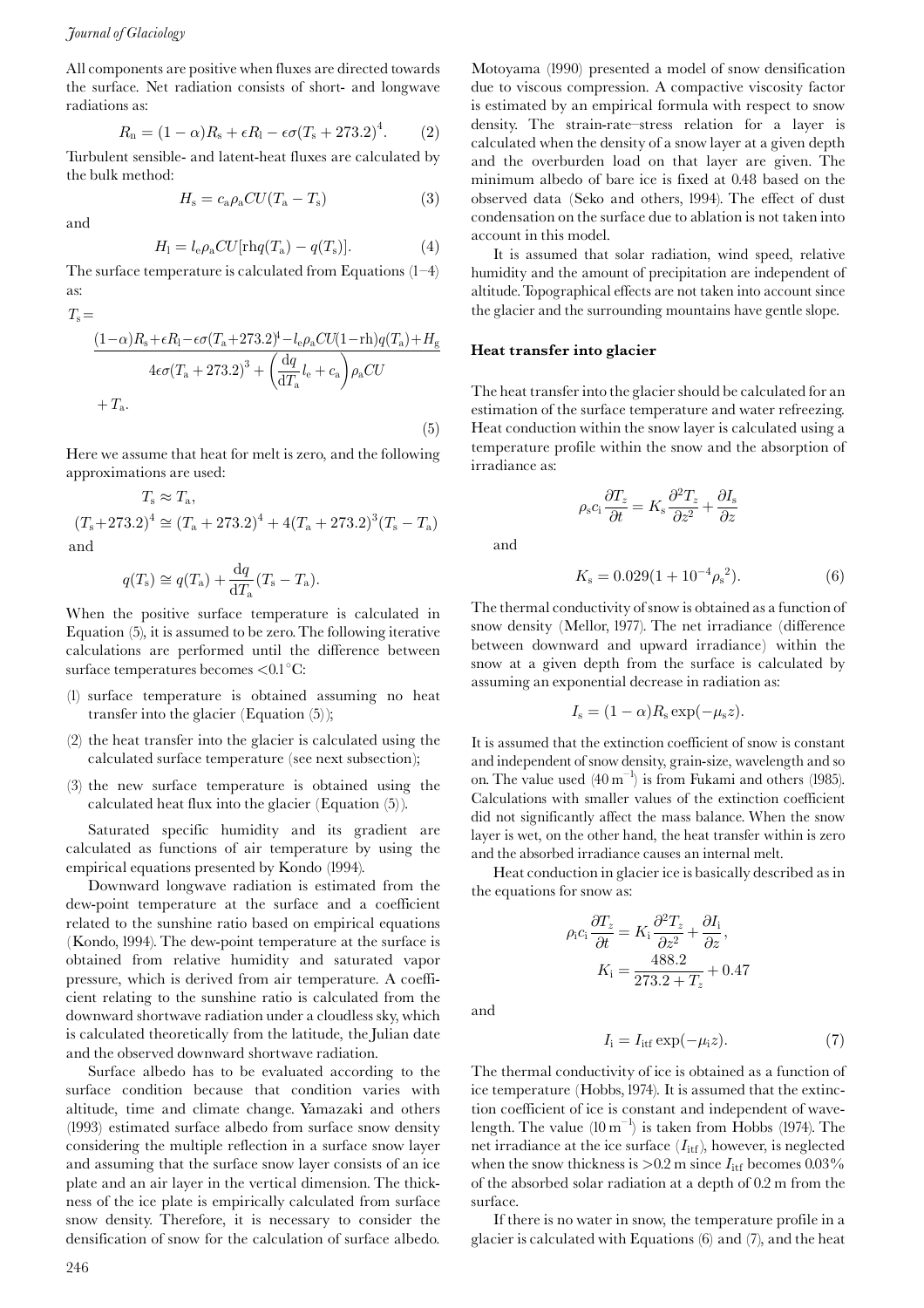transfer into the glacier is obtained from the difference in temperature profiles during a given period as:

$$
H_{\rm g} = \frac{-c_{\rm i} \left( \rho_s \int_{\rm surface}^{\rm interface} \Delta T_z \, \mathrm{d}z + \rho_{\rm i} \int_{\rm interface}^{z_{\rm c}} \Delta T_z \, \mathrm{d}z \right)}{\Delta t} . \tag{8}
$$

If the surface temperature is zero with wet snow, heat flux between the surface and glacier body is considered to be zero since no temperature gradient exists within snow. If the surface temperature is negative with wet snow, a positive flux from the glacier body to the surface is caused by the temperature gradient below the surface as:

$$
H_{\rm g} = -K_{\rm s} \frac{T_{\rm s}}{b_{\rm s}}.\tag{9}
$$

Incorporating this calculated heat flux into the glacier, the new surface temperature is calculated by Equation (5) until the surface temperature becomes stable as mentioned above.

## Refreezing of water

Fujita and others (1996) pointed out that the amount of superimposed ice formed at the ice surface is significant in the mass balance of this glacier. In the model of this study, an amount of superimposed ice during a given period is calculated from the variation in glacier ice temperature as:

$$
F_{\rm s} = \frac{\rho_{\rm i} c_{\rm i}}{l_{\rm f}} \int_{\rm interface}^{z_{\rm c}} \Delta T_z \,\mathrm{d}z. \tag{10}
$$

It is assumed that the snow layer can retain water up to  $5\%$ of water content in volume when meltwater and/or rainwater are supplied. Water cannot infiltrate the ice surface, and excess water runs off downstream. It is considered that heat flux from wet snow to the surface is released by the refreezing of capillary water in the snow layer calculated using Equation (9). Thus, the refrozen amount of capillary water is described as:

$$
F_{\rm c} = -\frac{K_{\rm s}T_{\rm s}}{l_{\rm f}b_{\rm s}}.\tag{11}
$$

Water is also refrozen within the snow layer when it percolates into cold snow. The amount of refrozen water within cold snow is calculated from the changes in snow temperature as:

$$
F_{\rm c} = \frac{\rho_{\rm s} c_{\rm i}}{l_{\rm f}} \int_{\rm surface}^{\rm interface} \Delta T_z \, \mathrm{d}z. \tag{12}
$$

The refreezing of capillary water contributes to an increase in snow density. It is assumed that snow with high density and an ice layer do not prevent the percolation of water.

#### Phase of precipitation

Because precipitation takes place mainly during the summer monsoon season in this region, it is considered that the snowfall/rainfall considerably affects the mass balance. A relationship between the probability of snowfall and air temperature in this region is obtained from the observed data of Ueno and others  $(1994)$  as:

$$
P_{\rm s} = P_{\rm p} \qquad [T_{\rm a} \le 0]
$$

$$
= \left(1 - \frac{T_{\rm a}}{6}\right) P_{\rm p} \qquad [0 < T_{\rm a} < 6]
$$

$$
= 0 \qquad [T_{\rm a} \ge 6], \quad \text{and}
$$

$$
P_{\rm r} = P_{\rm p} - P_{\rm s}.
$$

# **OBSERVATIONS AND INPUT DATA**

Continuous glaciological observations were started in 1989 on Xiao Dongkemadi glacier. Observations related to glaciology, hydrology and meteorology were then carried out intensively on and around the glacier during the period May-September 1993 (Ageta and others, 1994, 1997; Seko and others, 1994). The locations of observation sites on the glacier, and the observed variables, altitudes, periods and references are shown in Figure 2 and Table 1.

The density and thickness of the snow layer, and the temperature profile in the glacier are needed for the present model as the initial conditions at a given site. The initial snow-layer and ice density are assumed to be 400 and  $900 \text{ kg m}^{-3}$ , respectively. The snow thickness observed on 10 October 1992 is adopted as the initial surface condition. The initial temperature profile at a given altitude is estimated from the profile at 5600 m a.s.l. on 10 October, and from the lapse rate of ice temperature, which was obtained as  $0.0072^{\circ}$ C m<sup>-1</sup> from the observed data. The temperature at 20 m depth is assumed to be constant. The lapse rate of air temperature is obtained as  $0.0075^{\circ}$ C m<sup>-1</sup> from the meteorological dataset (Ohta and Ageta, 1996).

The input data used for the calculation were obtained at 5600 m a.s.l. on Xiao Dongkemadi glacier from 10 October 1992 to 9 October 1993. Input variables were the daily mean values of air temperature, solar radiation, relative humidity and wind speed, and daily precipitation. Because the available daily amount of precipitation was limited during the 1993 monsoon season, the amount during winter was estimated from the change in the surface level recorded at 5600 m a.s.l., assuming that the surface-level rise corresponds to the snowfall with a density of 100 kg  $m^{-3}$ . The possibility of rainfall during winter can be neglected since air temperature was below freezing. The average/total variables during the calculated year are summarized in Table 2. Bulk coefficient for turbulent heat fluxes (0.002; Yamazaki and others, 1993) is chosen so the calculated results fit the observed ones. Coefficients in the calculation of downward longwave radiation are tuned as follows: downward longwave radiation is calculated using data observed at base camp (50-60 m a.s.l.; 10 km from the glacier) and compared with the residual longwave radiation, which is obtained from the observed downward and upward shortwave radiation, surface temperature (upward longwave radiation) and net radiation at base camp.

#### **VERIFICATION OF MODEL**

#### Temporal variation in calculated parameters

Calculations were done to determine whether the model was indeed representative for the year beginning 10 October 1992. Figure 4 shows the comparison between observed and calculated albedos at 5500, 5600 and 5700 m a.s.l. for the period May-September 1993. The observed albedos are lower than calculated ones in early June. This may be due to deposition of dust, which was not considered in the model. Figure 5 shows the variation between observed and calculated ice temperatures on the surface and at 2 and 8 m depth at 5600 m a.s.l. Each sensor level was fixed at the depth at which the sensors were installed in October 1992. Changes in the levels of surface and ice surface were obtained at three different altitudes (5500, 5600 and 5700 m a.s.l.; Fig. 6). These results show that the model was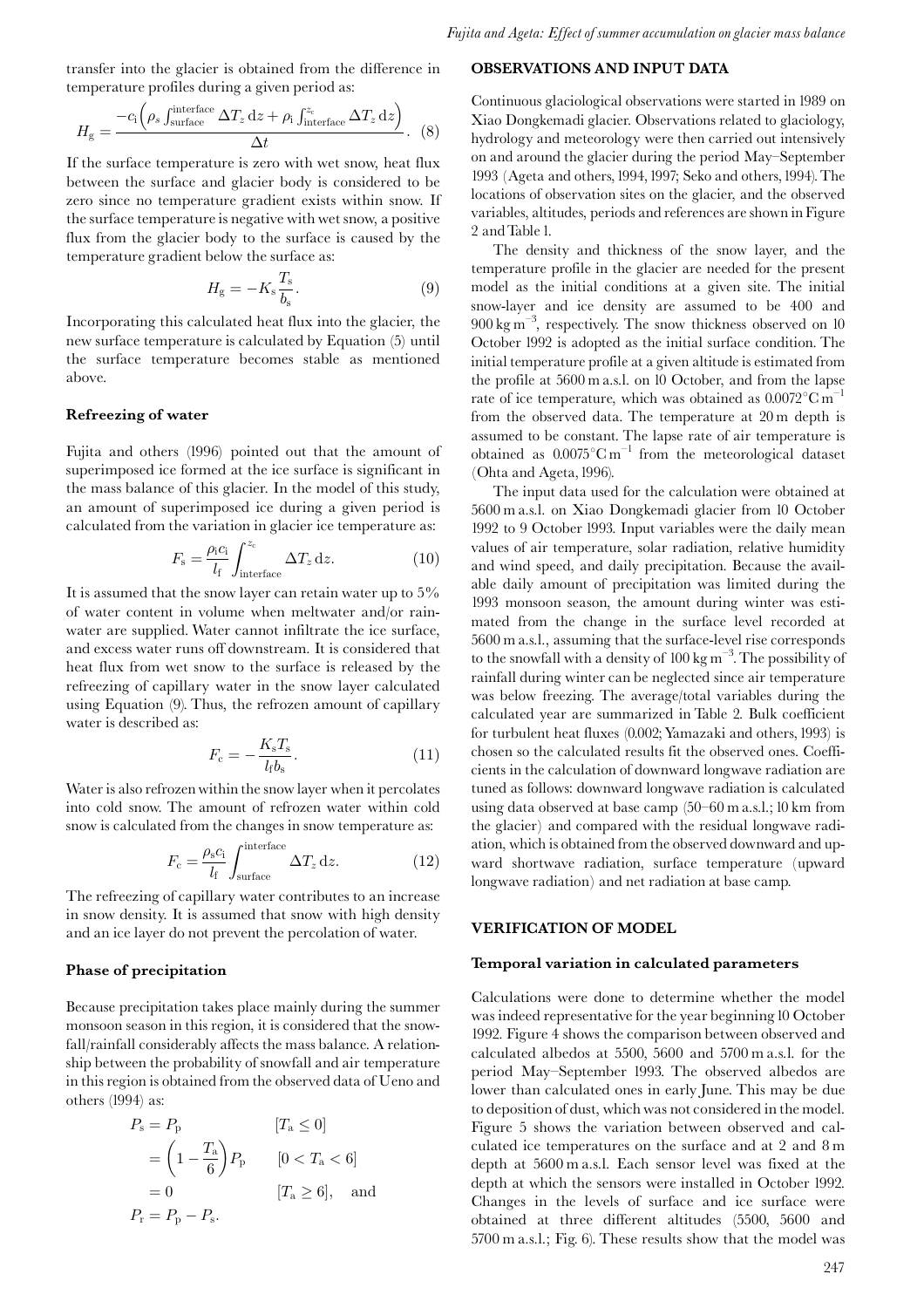Table 1. Location, period and source of observed variables on Xiao Dongkemadi glacier

| Variable                | Location<br>m a.s.l. | Period               | <i>Source</i>                                 |
|-------------------------|----------------------|----------------------|-----------------------------------------------|
| Mass balance            | 5460-5710            | Oct. 1992–Sept. 1993 | This paper                                    |
| Surface albedo          | 5500, 5600, 5700     | May-Sept. 1993       | Seko and others (1994)                        |
| Surface level           | 5500, 5600, 5700     | Oct. 1992–Sept. 1993 | Fujita and others (1996); this paper          |
| Ice temperature         | 5500, 5600, 5680     | Oct. 1992–Sept. 1993 | Fujita and others (1996); this paper          |
| Meterological variables | 5600                 | Oct. 1992–Oct. 1993  | Seko and others (1994); Ohta and Ageta (1996) |

Table 2. Annual average/total variables at 5600 m a.s.l. of Xiao Dongkemadi glacier as input in the calculation for the year from 10 October 1992

|                                    | Average/total value Summer type Winter type |          |          |
|------------------------------------|---------------------------------------------|----------|----------|
| Air temperature at which mass      |                                             |          |          |
| balance becomes zero $(^{\circ}C)$ |                                             | $+0.39$  | $-0.68$  |
| Air temperature $(^{\circ}C)$      | $-10.27$                                    | $+0.20$  | $+0.27$  |
| Albedo                             |                                             | $-0.019$ | $-0.017$ |
| Precipitation (mm w.e.)            | 672                                         | $-73$    | $-75$    |
| Solar radiation ( $W m^{-2}$ )     | 237                                         | $+39$    | $+24$    |
| Relative humidity $(\% )$          | 77.9                                        | $+4.8$   | $+6.1$   |
| Wind speed $(m s^{-1})$            | 4.1                                         | $-2.8$   | $-16$    |

Note: Temperature differences from the annual average to make the annual mass balances zero, and differences in variables to change the annual mass balance  $-100$  mm w.e. from the equilibrium condition for the same period in both summer and winter types.

indeed representative of the surface condition, heat balance, heat conduction in the glacier, mass balance and refreezing process at different glacier altitudes.

#### Mass balance during 1992/93

The mass balance of Xiao Dongkemadi glacier was observed by the stake method on 10 October 1992 and 11 September 1993. The altitudinal distribution of specific mass balance was calculated at intervals of 50 m in elevation during the same period of stake measurements (Fig. 7). The model represents well the specific mass balances at different altitudes.

The areal average of each mass-balance component for



Fig. 4. Observed (squares) and calculated (solid line) albedos at 5700, 5600 and 5500 m a.s.l. on Xiao Dongkemadi glacier, May-September 1993.



Fig. 5. Observed (markers) and calculated (lines) surface and ice temperatures at 5600 m a.s.l. on Xiao Dongkemadi glacier, October 1992–September 1993.

the whole glacier area during the year from 10 October 1992 was calculated considering a specific value and an area of Xiao Dongkemadi glacier at a given altitude span of  $50 \text{ m as:}$ 

$$
y_{\rm v} = \frac{\sum y_x A_x}{A_{\rm t}}.
$$

Calculated values are summarized in Table 3. The annual balance during  $1992/93$  was  $+200$  mm w.e. Fujita and others (1996) determined that  $60\%$  of the infiltrated water was retained in the accumulation area, based on observations during the melting season of 1993. Even for the whole glacier area, including the ablation area, about 20% of the



Fig. 6. Observed (markers) and calculated (lines) relative levels of snow surface (crosses) and ice surface (triangles) at 5700, 5600 and 5500 m a.s.l. on Xiao Dongkemadi glacier, October 1992–September 1993. The level of ice surface on 10 October 1992 is set to zero at each site.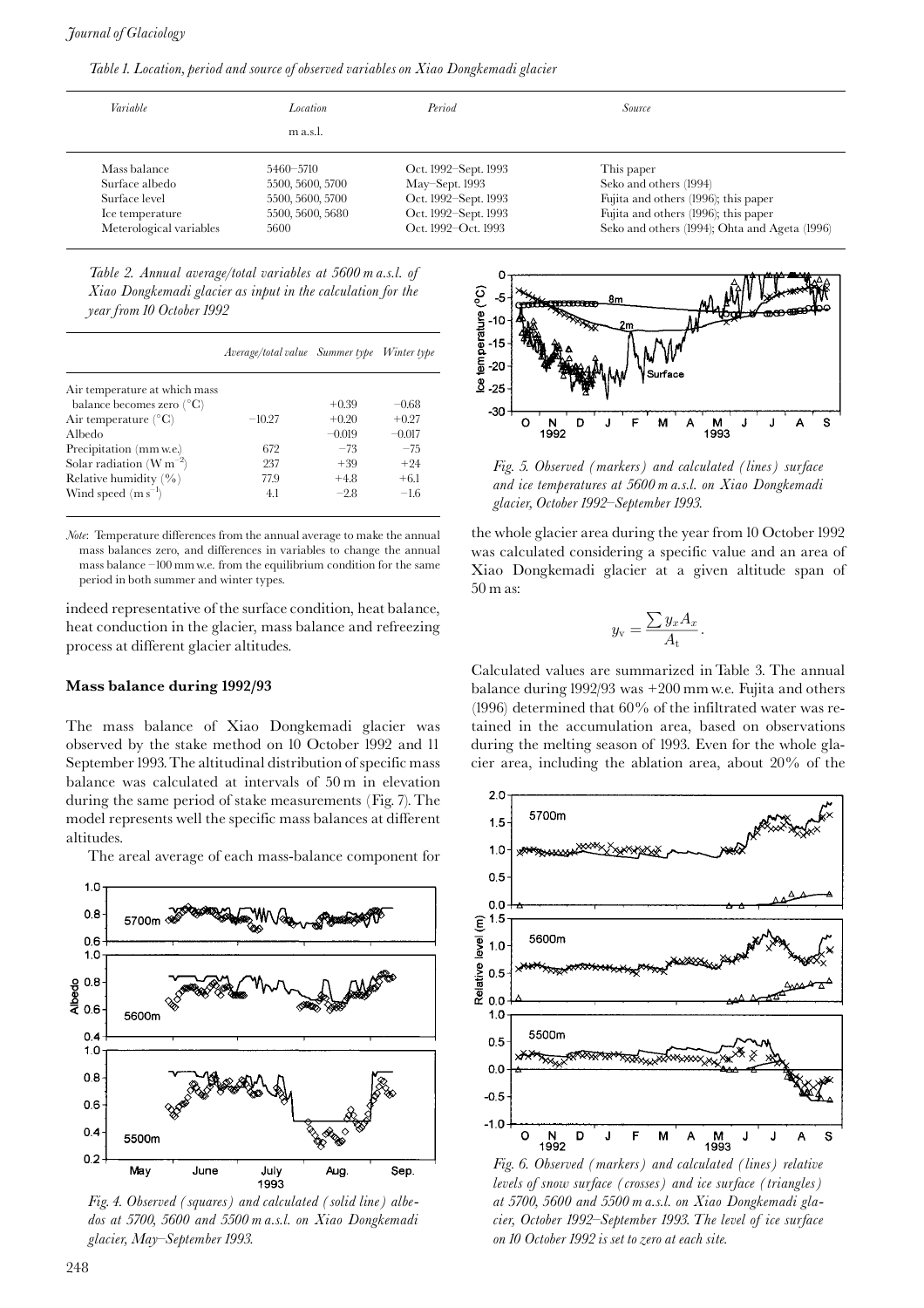

Fig. 7. Altitudinal distribution of the observed (crosses) and calculated (line) mass balances on Xiao Dongkemadi glacier, 10 October 1992 to 11 September 1993.

meltwater and rainwater was refrozen in the snow layer and did not contribute to runoff. This implies that the mass balance and runoff of a cold glacier cannot be estimated from surface heat/mass balance alone during the melting season (Ageta and Fujita, 1996).

## **DISCUSSION**

#### Effect of summer accumulation on mass balance

Continental-type glaciers are widely distributed on the plateau and maintain their mass even under environmental conditions such as arid climate and the strong solar radiation that occurs at high altitude and middle latitude. In order to verify how glaciers maintain their mass in the continental climate, model calculations were performed by switching the peak accumulation season from summer to winter and exchanging the refreezing processes of cold and temperate glaciers, since these were considered to affect the mass balance. For the winter type, the original precipitation dataset in the first half of the year (arid winter) was exchanged for that of the second half (humid summer) to

Table 3. Areal average of the calculated mass-balance components for the whole area of Xiao Dongkemadi glacier for the year from 10 October 1992

| Mass-balance component | Value   |  |
|------------------------|---------|--|
|                        | mm w.e. |  |
| Precipitation          | 670     |  |
| Snowfall (SF)          | 630     |  |
| Rainfall (RF)          | 40      |  |
| Meltwater (MW)         | 470     |  |
| Refrozen water (RW)    | 110     |  |
| Runoff(DS)             | 400     |  |
| Evaporation (EV)       | 70      |  |
| Mass balance (MB)      | 200     |  |

Note: Mass balance and runoff are obtained from the following relations:  $MB = SF + RF - DS - EV$ ;  $DS = RF + MW - RW$ .



Fig. 8. Altitudinal distributions of annual balances calculated for summer accumulation type in cases of the cold glacier ( $SC$ ; solid squares) and the temperate glacier ( $ST$ ; open squares), and for winter accumulation type in cases of the cold glacier (WC; solid circles) and the temperate glacier (WT; open  $circles)$ 

obtain an annual cycle of humid winter and arid summer in the model verification, while the original precipitation cycle was used for the summer type. It was assumed that all of the initial ice was at  $0^{\circ}$ C, and that the refrozen water, which was produced by the calculation from temperature profiles, was not retained in a glacier of the temperate type, while the calculation in the cold type was undertaken in the same manner as in the model verification.

Figure 8 and Table 4 show the altitudinal distributions of four types of modeled mass balances for the year from 10 October 1992, and their averages for the whole glacier area and equilibrium-line altitudes (ELAs), respectively. The figure shows that the mass-balance profile is affected largely by the difference between summer and winter accumulation rather than between a cold and a temperate interior. Annual balances of the summer type were positive, and those of the winter type negative, for both cold and temperate types, and ELAs of the summer type are about 200 m lower than those of the winter type, as shown in Table 4. It is believed that the difference between summer and winter types results from the surface condition during the melting season. In the summer types, summer snowfall keeps the albedo high and restrains melting, though a part of summer precipitation does not contribute to the accumulation as

Table 4. Areal average of annual balances and ELAs calculated for four types of glaciers (summer and winter accumulation types and cold and temperate types)

| Type of glacier  | Mass balance<br>mm w.e. | EL A<br>$m$ a.s.l. |
|------------------|-------------------------|--------------------|
| Summer-cold      | 200                     | 5550               |
| Summer-temperate | 80                      | 5570               |
| Winter–cold      | $-260$                  | 5730               |
| Winter-temperate | $-420$                  | 5800               |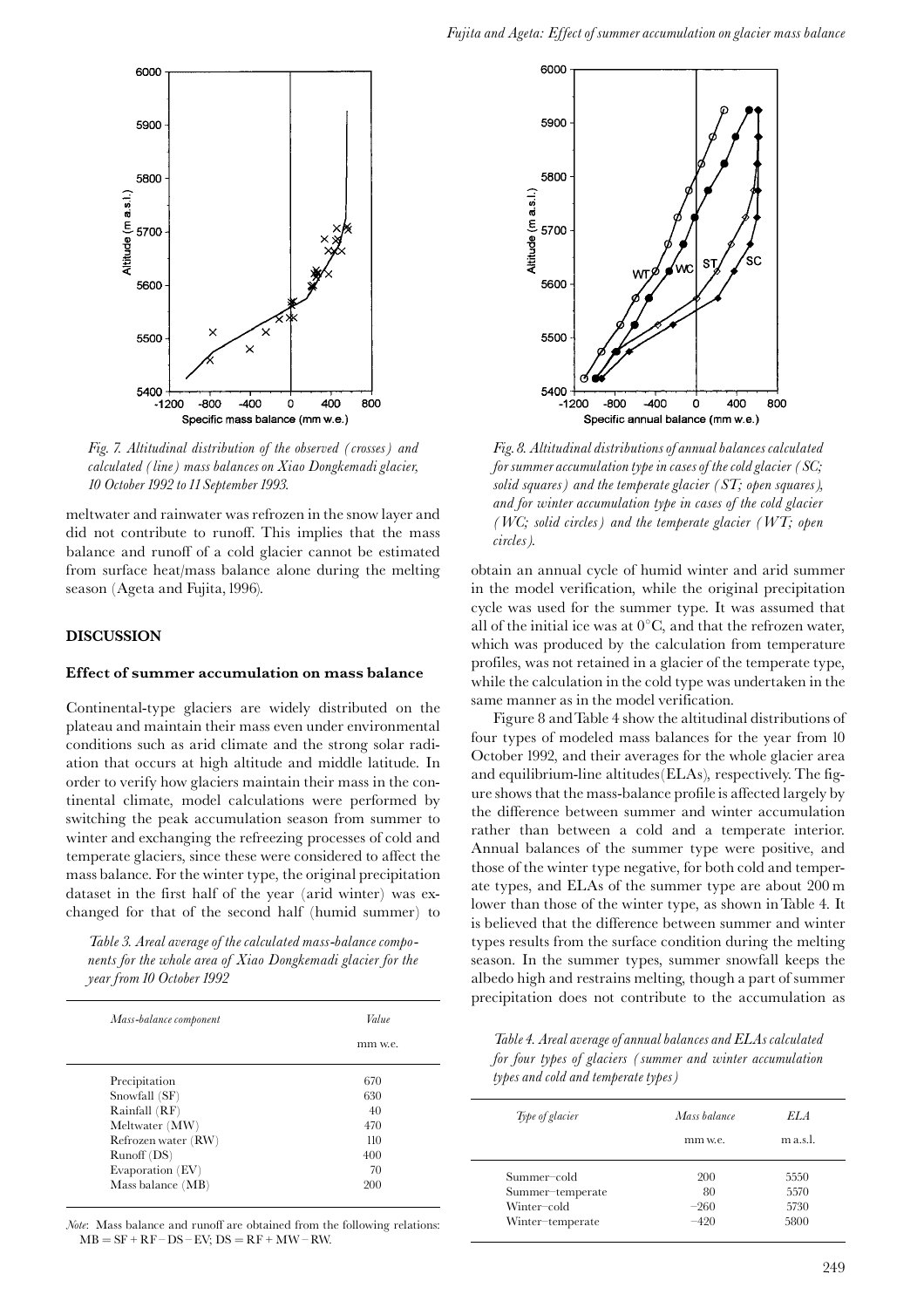#### Fournal of Glaciology

rainfall. In the winter types, on the other hand, the boundary altitude of the snow and ice surface would rise with time because of insufficient snowfall during the melting season. The figure and table suggest that glaciers on the plateau can exist over a wide temperate range because they are accumulated in summer. If glaciers were accumulated in winter, they would maintain their mass only in a colder environment (higher altitude/latitude) under the same amount of precipitation.

The figure also shows that the altitudinal gradients of mass balance around the equilibrium line of the summer types are larger than for the winter types. Similar characteristics were pointed out by Kaser and others (1996) schematically for tropical glaciers where accumulation and ablation occur simultaneously throughout the year. The large gradient of mass balance in the summer type is considered to be a result of the high sensitivity of mass balance to variables dependent on altitude, such as air temperature.

## Sensitivity of mass balance to meteorological variables

In order to compare the sensitivities of mass balances to the meteorological variables for summer/winter types, firstly only the annual air temperature at which the annual balance becomes zero in the average for the whole glacier area for each type was changed. Then the values of all of the variables needed to change the annual balance by  $-100$  mm w.e. were found as shown in Table 2. Both summer and winter types were examined in the same way as the cold type. Since the albedo is not an input variable, it has to change in the calculations.

As shown in Table 2, the change in the albedo affected the change in mass balance for both summer and winter types due to the strong solar radiation at high altitude in the middle latitude. The table suggests that air temperature also considerably affects the mass balance, especially in the summer type. Because the increase in air temperature not only decreases accumulation in summer, but also drastically increases ablation in combination with albedo lowering due to the decrease in snowfall during the melting season, the summer type is more sensitive to air temperature than the winter type. Other variables, such as precipitation, solar radiation, relative humidity and wind speed, have little effect compared with their average/total values.

#### Seasonal dependence of mass balance

Occasional periods of albedo lowering were apparent in the meteorological data. This phenomenon is thought to be caused by dust deposition due to sandstorms, and to affect mass balance strongly. Not only albedo but also some of the other variables changed for a short period in a few cases. "Seasonal dependence" of mass balance of the glacier, therefore, was examined by changing the time when a variable was altered for a short period in both summer and winter types. Daily means of albedo  $(-0.2)$  and air temperature  $(+1^{\circ}C)$ , and daily precipitation  $(+10 \text{ mm w.e.})$ were changed for only 5 days from the input data.

Figure 9 shows the seasonal dependence of mass balance on the change in each variable for 5 days. The abscissa and ordinate are the date when perturbation was given and the perturbation of annual balance at the end of the calculation year (9 October 1993), respectively. In both summer and winter types, changes in albedo and air temperature in



Fig. 9. Seasonal dependence of mass-balance sensitivity on the changes in variables for a 5 day period calculated for summer (solid lines) and winter (dashed lines) accumulation types. Horizontal and vertical axes denote the date when 5 days perturbation is given, and the perturbation of areal averaged annual balance at the end of the calculation period (9 October 1993). PR, AT and ALB denote the daily precipitation, air temperature and albedo, respectively.

winter do not affect the annual balance very much, whereas increased precipitation brings about a positive annual balance more than the added amount of precipitation. The albedo lowering in June and July alters the annual balance perturbation by  $>100$  mm w.e. in the negative direction in both summer and winter types, because solar radiation in this season is intense. Changes in air temperature during the melting season also change the annual balances by nearly -50 mm w.e. These findings imply that the surface condition changed by perturbation for only 5 days in the melting season greatly affects the heat/mass balance for the succeeding period.

Figure 9 clearly shows that the effect of summer precipitation perturbation in the winter type on the perturbation of the annual balance is quite large (more than four times the annual balance perturbation derived from winter precipitation perturbation), whereas the change in the summer has little impact on the annual balance. This would suggest that precipitation in the melting season is significant since it prevents albedo lowering and restrains ablation.

### Vulnerable glaciers in the monsoon climate

The previous subsection notes that the summer accumulation contributes to maintaining glaciers on the plateau. On the other hand, Fujita and others (1997) pointed out that glaciers in the Himalaya in a monsoon climate have shrunk more rapidly than those in other regions of the world. As shown in Table 4, annual balances of the summer type are positive, whereas the summer type is more sensitive to air temperature than the winter type (Table 2). Figure 10 shows the annual mass balances of both summer and winter types when the annual air temperature is changed. When annual air temperature is increased by  $>2.35^{\circ}$ C compared with 1992/ 93, the annual balance of the summer type becomes lower than that of the winter type, as shown in Figure 10.

Oerlemans and Fortuin (1992) tried to estimate the worldwide glacier sensitivity based on an energy-balance model of 12 glaciers around the world. Oerlemans (1998) discussed the effect of increased precipitation on the same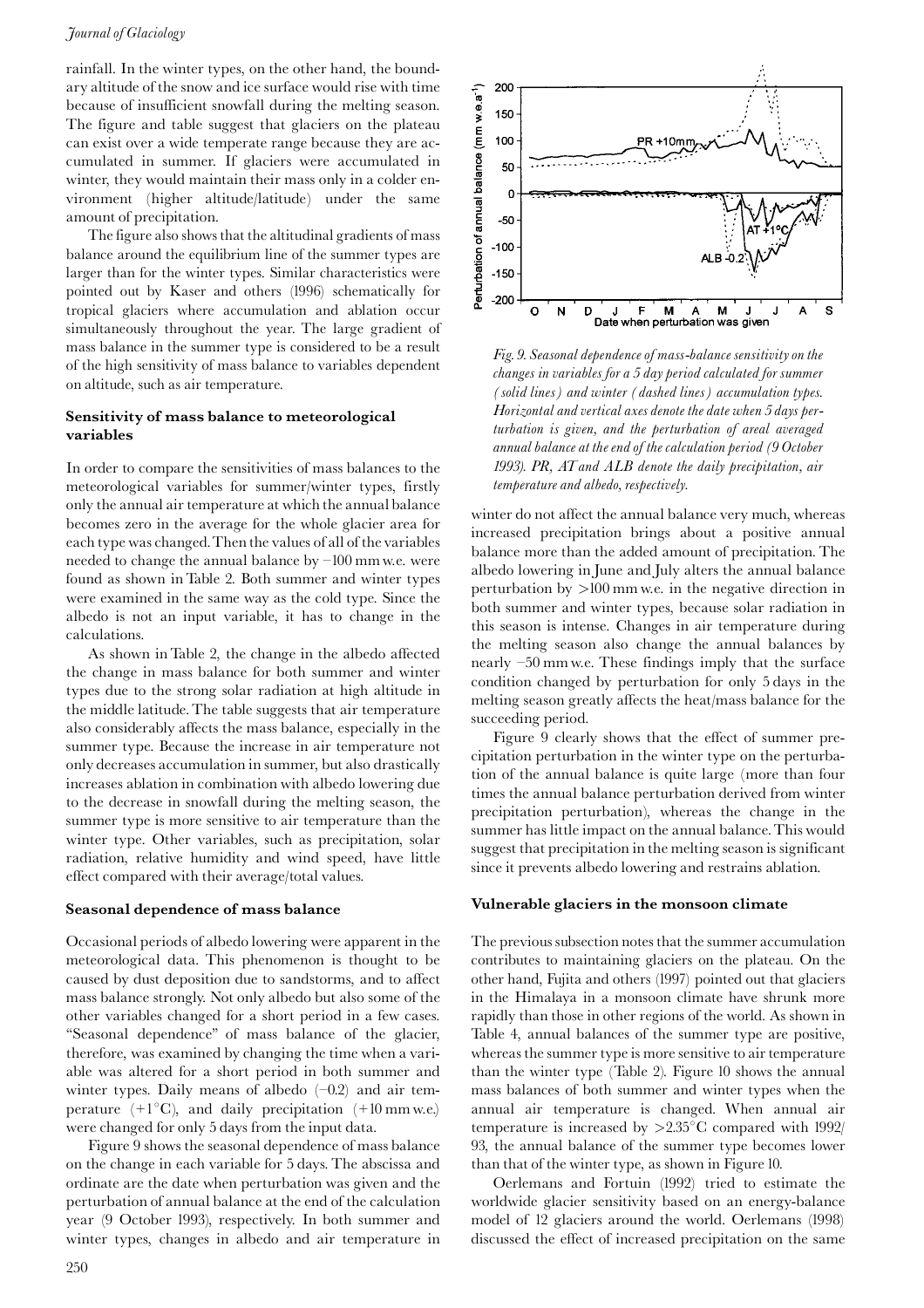

Fig. 10. Areal averaged annual balance of summer (solid lines) and winter (dashed lines) accumulation types when the annual air temperature is changed from the present condition. Annual air temperatures, when the mass balances of both types become 0 mm w.e., are shown in Table 2.

glaciers by calculating the changes in annual balances when air temperature was increased by  $+1^{\circ}C$ , and precipitation simultaneously by  $+10\%$ . In order to evaluate the sensitivity of glaciers on the plateau, the sensitivities of summer and winter types were compared with those of these 12 glaciers, as shown in Figure 11. The sensitivities of the other 12 glaciers were taken from Oerlemans (1998). The figure suggests that the sensitivity of the winter type fits the Oerlemans curve, whereas the summer type is more vulnerable than other glaciers. This is because the increase in air temperature causes a decrease in accumulation and a drastic increase in ablation with lowering albedo, whereas the increase in precipitation simply increases accumulation in the winter type and other glaciers. Thus the contribution of glaciers around the Asian highlands to a rise in sea level (estimated to be  $20\%$  of world glacier wastage in the



Fig. 11. Changes in annual balances of 12 glaciers around the world when air temperature and precipitation are increased by  $1^{\circ}$ C and  $10\%$ . Crosses denote the results of summer- (S) and winter- $(W)$  accumulation-type glaciers calculated in this study. Solid circles and exponential fitting curve are from Oerlemans (1998).

previous study, as mentioned in the Introduction) may have been underestimated for summer-accumulation-type glaciers in the monsoon climate.

## **CONCLUDING REMARKS**

The model in this study has estimated that 20% of total infiltrated water was refrozen and does not run off from the glacier. This implies that the runoff and mass balance of cold-type glaciers cannot simply be estimated from the mass/heat balance at the surface.

Model calculations performed for the summer and winter accumulation types showed that glaciers under a semi-arid environment could maintain their mass since the monsoon provides precipitation during the melting season. If the same amount of precipitation were provided in winter, the locations of glaciers would be limited to colder environments such as higher altitude/latitude. In the summer-accumulation type, some precipitation fails to contribute to the accumulation as rainfall, but snowfall keeps the albedo high and largely restrains ablation during the melting season. Since the Tanggula mountains are located on the boundary between the monsoon and westerly flow (Yatagai and Yasunari, 1998), the accumulation season and/or precipitation amount in this region may change in a complex way as climate changes. The glacier would be sensitively affected by such changes, as the model results show.

Although glaciers on and around the plateau can exist in the form of the summer-accumulation type, they are more vulnerable to warming than winter-accumulation-type glaciers. For summer-accumulation-type glaciers, an increase in air temperature causes a decrease in accumulation and a drastic increase in ablation with lowering albedo. The influence of glaciers in the Asian highlands on sea-level change may therefore be more than has been estimated in studies to date.

## **ACKNOWLEDGEMENTS**

The authors are very grateful to all the members of the China-Japan joint project CREQ (Cryosphere Research on Qingzang Plateau) for their valuable advice as well as their logistic support in the field. The manuscript was greatly improved by the critical comments of R.J. Braithwaite, M.J. Hambrey, M. Nakawo, T. Aoki and an anonymous reviewer. Financial support came from Grants-in-Aid for the International Scientific Research Program (No. 03041038) and for the International Geosphere-Biosphere Program Scientific Research, both from the Ministry of Education, Science, Sports and Culture, Japanese Government, and for Cooperative Research under the Japan-U.S. Cooperative Science Program from the Japan Society for the Promotion of Science.

## **REFERENCES**

- Ageta, Y. and K. Fujita. 1996. Characteristics of mass balance of summer-accumulation type glaciers in the Himalayas and Tibetan Plateau. Z. Gletscherkd. Glazialgeol., 32, Part 2, 61-65.
- Ageta, Y., Zhang Wenjing and M. Nakawo. 1989. Mass balance studies on Chongce Ice Cap in the West Kunlun Mountains. Bull. Glacier Res. 7,  $37 - 43$ .
- Ageta, Y. and 7 others. 1991. Glaciological studies on Qingzang Plateau, 1989. Part 2: Glaciology and geomorphology. Bull. Glacier Res. 9, 27-32.
- Ageta, Y., Yao Tandong and T. Ohata. 1994. Outline of the study project on the role of snow and ice in the water cycle on Qingzang Plateau, 1990–93.